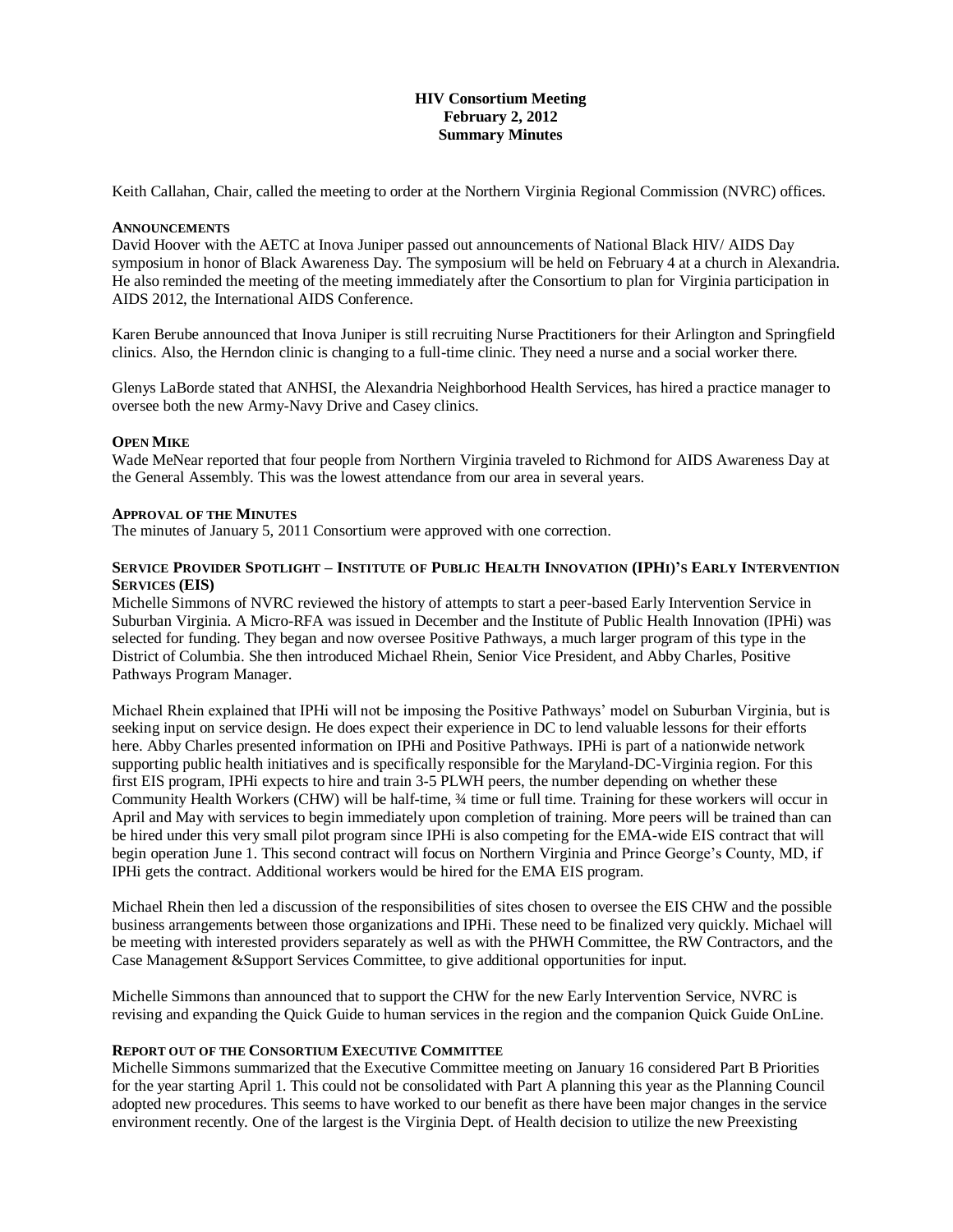Condition Insurance Plan (PCIP) to provide medications that can't be provided under current funding for ADAP, the AIDS Drug Assistance Program. PCIP will provide both medical care and drug coverage for all conditions, not just restricted to HIV-related needs like Ryan White.

Some PLWH will never be eligible for PCIP, including:

- those who have other insurance, including Medicare and Medicaid;
- undocumented immigrants

Since Ryan White is required to be the payer of last resort, Ryan White funds may be needed for a Suburban Virginia PCIP plan in addition to the state program. Clarification from HRSA has been requested.

Clients moving from a clinical model to an insurance model of care may require additional Case Management and EIS support. Contractors asked for consideration for funding one or more Health Care Reimbursement Specialists like the Virginia Dept. of Health.

NVRC is attempting to gather the following types of information:

- the number and proportion of clients potentially eligible for PCIP;
- which infectious disease doctors participate in PCIP and persuading additional ones to participate.

Michelle proposed that the Clinical Care Committee, meeting February 13, report to the March 1 Consortium so planning for Part B allocations could begin at that time.

## **REPORTS & UPDATES**

**PLANNING COUNCIL**

David Hoover announced that at the last meeting, Emily Gantz McKay, the Planning Consultant, gave an overview of the comprehensive planning process. Linkage to care will be a major emphasis. It was announced that \$600,000 in Part A funds unused in the current year was being transferred to the Virginia Dept. of Health for ADAP (AIDS Drug Assistance Program) for Northern Virginia. Phillip Bailey reminded the group that the Client Advocacy Project operated by NAPWA, the National Association of People with AIDS, would be shutting down at the end of February. The funds are being transferred to Early Intervention Services (EIS) in the coming grant year. David Hoover asked the Consortium to acknowledge the passion and dedication that Phillip has brought to this role.

# **PUBLIC AFFAIRS COMMITTEE**

David Hoover announced that House and Senate Bills 293 would add an additional \$1 million to ADAP, enough to eliminate the waiting list. He also handed out information on the Governor's proposed budget that would cut many health expenditures in half. AIDS Awareness Day in the General Assembly on Feb. 1 had the largest turnout ever and the 4 attendees from Northern Virginia reported many educational contacts.

 **CASE MANAGEMENT AND SUPPORT SERVICES COMMITTEE** The Chair introduced the two new co-chairs of the committee, Marshall Rountree and Cathy Sencindiver of ARE. Marshall Rountree announced that the committee will meet on Feb. 21 at noon.

## **VIRGINIA DEPARTMENT OF HEALTH REPORT**

- Hunter Robertson, Planning representative from VHD reported that the RFP for a Contractor/s qualified to provide Medical and Pharmaceutical Benefits Management for Virginia's PCIP (Preexisting Conditions Insurance Program) closes today. The goal is to have 10% of eligible people enrolled within the first two months, then aim for 15% per month until everyone is enrolled. Procedures have not yet been set.
- Kimberly Ealy, the new on-staff Reimbursement Specialist at VDH who will work with the insurance plans, began work on Monday.
- VDH, like DC, is writing their Comprehensive Plan. Hunter is heading this effort.

## **NVRC ADMINISTRATIVE AGENT REPORT**

 Michelle Simmons announced that Planning Council representatives and their Technical Assistance Consultatnt have asked for time on the Consortium's agenda have asked for time to discuss the metro area comprehensive planning process. NVRC staff will explore whether this can be done at the Executive Committee meeting time.